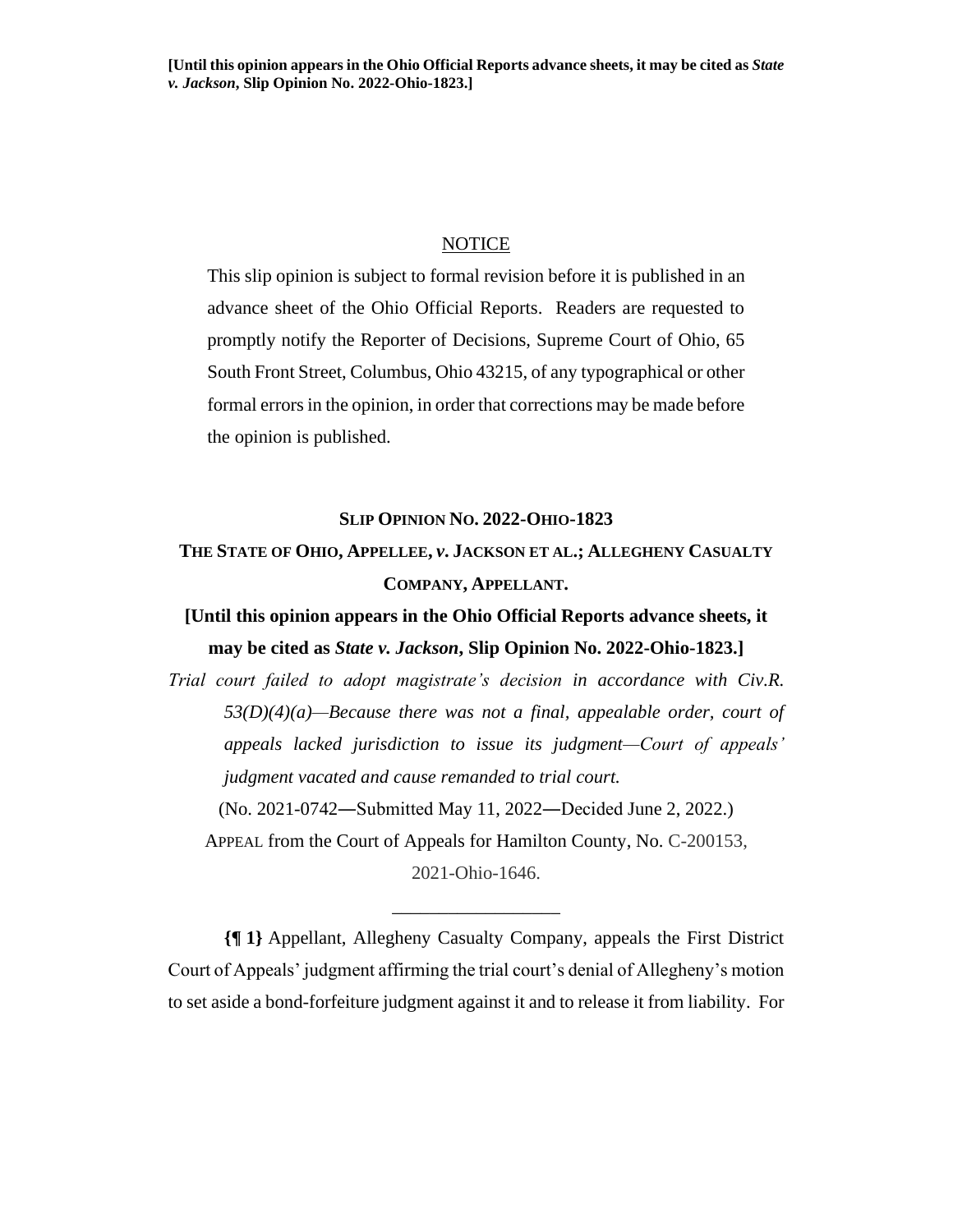the reasons that follow, we vacate the judgment of the court of appeals and remand the case to the trial court.

**{¶ 2}** The bond-forfeiture judgment against Allegheny is documented in a magistrate's decision that was entered on the trial court's docket on September 27, 2019. In that decision, the magistrate found that Allegheny had been properly notified of the bond forfeiture, that a bond forfeiture had been entered into the record, that Allegheny and the criminal defendant in the case were no longer in violation of the terms of the bond, and that the state was entitled to a judgment against the defendant and Allegheny for \$50,000.

**{¶ 3}** Under Civ.R. 53(D)(4)(a), "[a] magistrate's decision is not effective unless adopted by the court." In this case, there is no evidence that the trial court adopted the magistrate's September 27 decision.<sup>1</sup> If not adopted by the court, a magistrate's decision is not a final, appealable order. *State ex rel. Robinson v. Adult Parole Auth.*, 152 Ohio St.3d 391, 2018-Ohio-558, 96 N.E.3d 283, ¶ 2; *see also State ex rel. Boddie v. Franklin Cty. 911 Admr.*, 135 Ohio St.3d 248, 2013-Ohio-401, 985 N.E.2d 1263, ¶ 2-3. Accordingly, because the trial court failed to enter a final, appealable order on the bond forfeiture, the court of appeals lacked jurisdiction to issue its judgment in this case. We therefore vacate the judgment of the court of appeals and remand the case to the trial court.

Judgment vacated

and cause remanded.

O'CONNOR, C.J., and KENNEDY, FISCHER, DEWINE, DONNELLY, STEWART, and BRUNNER, JJ., concur.

<sup>1.</sup> The trial court's docket shows—and the record includes—a December 31, 2019 entry adopting a magistrate's decision. That entry includes the trial-court case number for this case and lists Allegheny as a party, but the other named parties on the entry are a defendant and a bondsman who are not involved in this case. Further, the entry describes a forfeiture hearing held on October 30, 2019, and a magistrate's decision dated November 6, 2019. In this case, the magistrate issued the bond-forfeiture decision on September 27, 2019, following a September 4 hearing. The December 31, 2019 entry also appears to be signed by a judge who is not involved in this case.